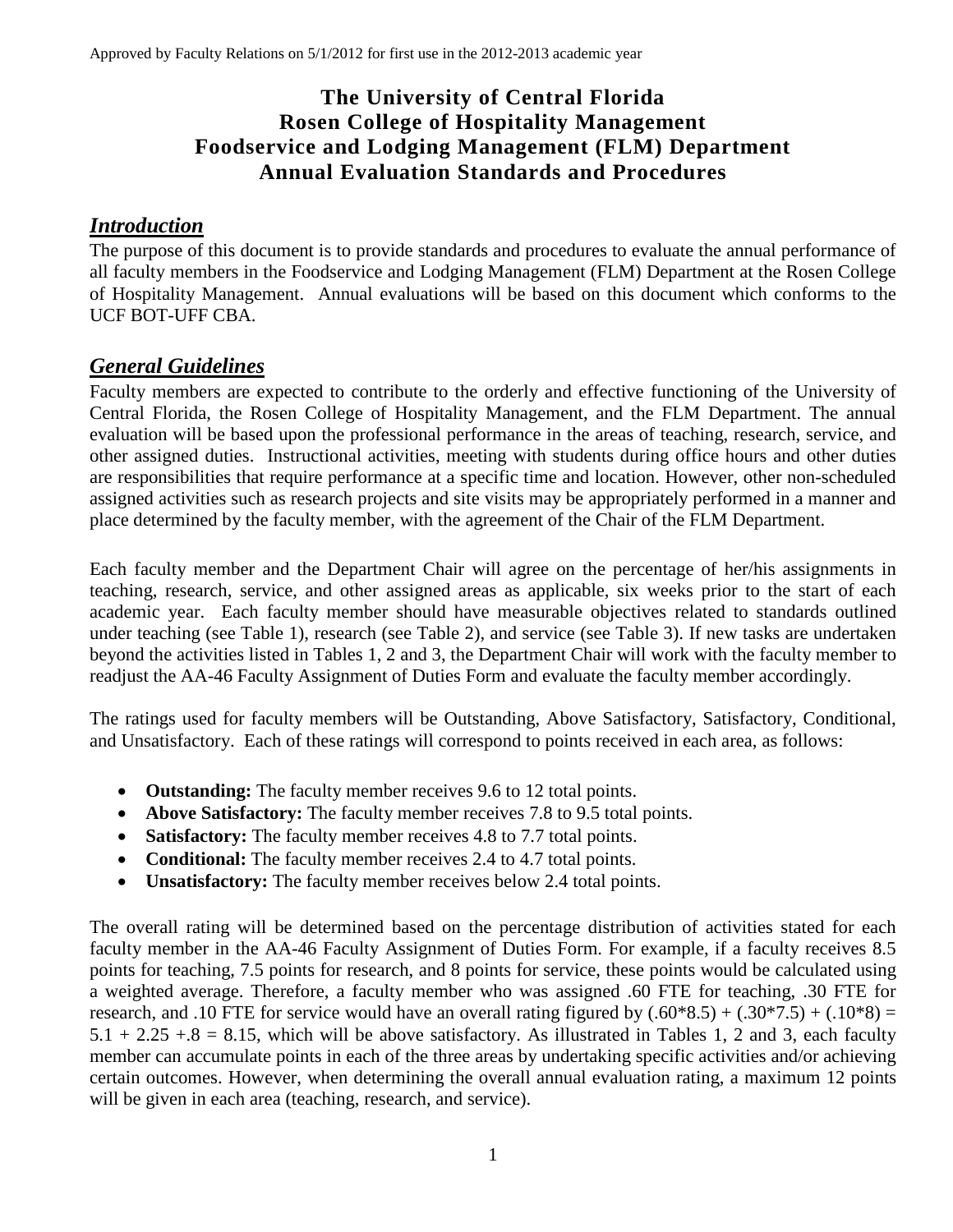#### *Evaluation of Teaching Performance*

The time frame for this teaching portion of the evaluation is one academic year. Each faculty member will be evaluated for teaching based on the standards in Table 1. Each faculty member is expected to provide high quality instruction. The evaluation of teaching performance shall include consideration of the individual's effectiveness in imparting knowledge and skills, stimulating students' critical thinking and creative abilities, the development or revision of curriculum and course structure, effective student performance evaluation procedures, and adherence to accepted standards of professional behavior in meeting teaching responsibilities to students.

The learning objectives of each course, the means of assessing learning objectives, and the actual outcomes of the assessment should be evaluated as part of the teaching performance. The Department Chair will take into account the teaching portfolio of each faculty member, which may include but not be limited to, class notes, syllabi, student exams and assignments, and any other materials relevant to the teaching assignments. The teaching evaluation should take into account any relevant materials, including the Student Perception of Instruction (SPI) survey results and classroom visits or observations by the Department Chair or others after notifying the faculty at least two (2) weeks in advance of the date, and place. Faculty members are expected to perform teaching related activities such as new course development, course revisions, and/or the development of innovative teaching methods.

Teaching effectiveness guidelines are provided below for the ratings of unsatisfactory, conditional, satisfactory, above satisfactory, and outstanding. Please refer to Table 1 for teaching requirements and activities as well as for the total points required for the ratings of Outstanding, Above Satisfactory, Satisfactory, Conditional, and Unsatisfactory.

- **Outstanding:** The faculty member receives 9.6 to 12 total points in the teaching activities listed in Table 1.
- **Above Satisfactory:** The faculty member receives 7.8 to 9.5 total points in the teaching activities listed in Table 1.
- **Satisfactory:** The faculty member receives 4.8 to 7.7 total points in the teaching activities listed in Table 1.
- **Conditional:** The faculty member receives 2.4 to 4.7 total points in the teaching activities listed in Table 1.
- **Unsatisfactory:** The faculty member receives below 2.4 in total points in the teaching activities listed in Table 1.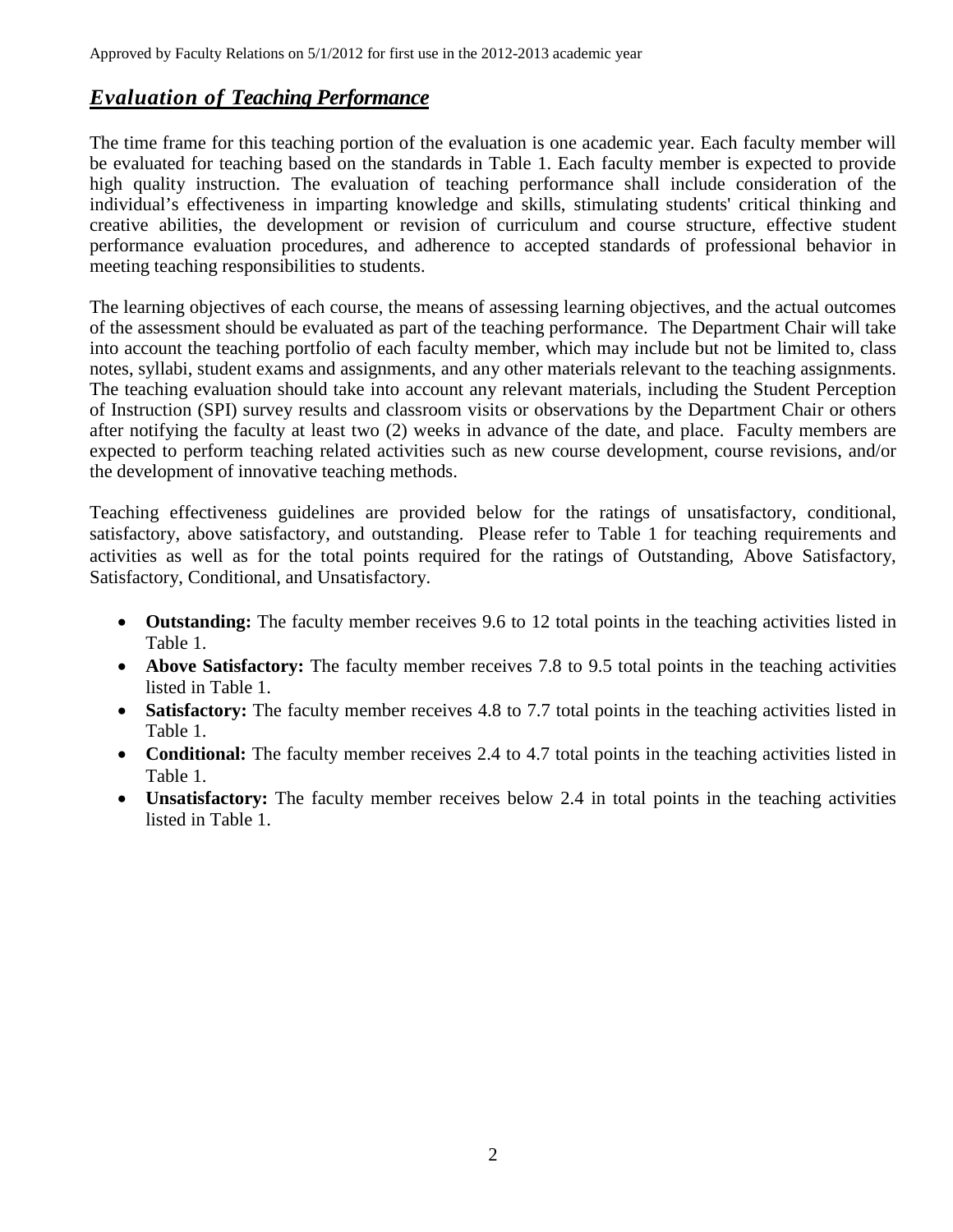|                                                                                                        | Points <sup>2</sup> |
|--------------------------------------------------------------------------------------------------------|---------------------|
| SECTION I (maximum possible points = 5)                                                                |                     |
| Annual average of Student Perception of Instruction (SPI) course mean scores                           | Up to 5.00          |
|                                                                                                        |                     |
| <b>SECTION II (maximum possible points = 5)</b>                                                        |                     |
| Professional or peer instructional evaluations (1.0 per review)                                        | Up to 2.00          |
| Faculty for study abroad program (per program)                                                         | 1.00                |
| Faculty advisor for student competition with travel (per competition)                                  | 1.00                |
| Faculty advisor for student competition without travel (per competition)                               | 0.50                |
| Integration of intensive hands-on service learning projects for industry organizations (per project)   | 1.00                |
| Faculty for lab related courses (.10 per lab section)                                                  | Up to 1.00          |
| Chair of thesis/dissertation committee per student (1.5 points per committee)                          | Up to 3.00          |
| Member of thesis/dissertation committee per student (1.0 points per committee)                         | Up to 2.00          |
| Chair of undergraduate honors thesis per student (1.0 points per student)                              | Up to 2.00          |
| Member of undergraduate honors thesis per student (0.5 points per student)                             | Up to 1.00          |
| Mentoring LEAD Scholars and RAMP (0.5 points per student)                                              | Up to 1.00          |
| Newly assigned course never taught before, resulting in a new preparation (per class)                  | 0.50                |
| Large class; any class over 48 (.10 per class)                                                         | Up to 0.50          |
| M and W courses taught (.10 per class)                                                                 | Up to 0.50          |
| Participation or presentation/lecture at teaching workshop or other college/university (.10 per event) | Up to 0.50          |
| Teaching a graduate class (.50 per class)                                                              | Up to 1.00          |
| Creator of E-media, including development, simulation, etc. (per application)                          | 0.50                |
| Teaching Award (per award; received during annual evaluation period)                                   |                     |
| External Teaching award from ICHRIE or other respected institutions                                    | 3.00                |
| <b>University Teaching Award</b>                                                                       | 3.00                |
| <b>College or Departmental Teaching Award</b>                                                          | 3.00                |
| Student Association Teaching Award By a SGA recognized association                                     | 1.00                |
| <b>Total of Section II (maximum of 5 points)</b>                                                       |                     |
| <b>SECTION III (maximum possible points = 2)</b>                                                       |                     |
| Department Chair teaching assessment 3                                                                 | Up to 2.00          |
|                                                                                                        |                     |
| <b>Total Annual Points</b>                                                                             |                     |

| Outstanding:        | 9.6 to 12 points |
|---------------------|------------------|
| Above satisfactory: | 7.8 - 9.5 points |
| Satisfactory:       | 4.8 - 7.7 points |
| Conditional:        | 2.4 - 4.7 points |
| Unsatisfactory:     | Below 2.4 points |

# *Evaluation of Research and Other Scholarly Activities*

<span id="page-2-0"></span><sup>&</sup>lt;sup>1</sup> Excellence in teaching is expected for all faculty members regardless of rank or teaching load.

<span id="page-2-1"></span><sup>&</sup>lt;sup>2</sup> Each faculty member can accumulate during the academic year evaluation period a maximum of 5 points in Section I, a maximum of 5 points in Section II, and a maximum of 2 points in Section III in Table 1.

<span id="page-2-2"></span><sup>&</sup>lt;sup>3</sup> The chair's evaluation of teaching is related to the chair's overall assessment of the quality of a faculty member's annual teaching performance, and is based on teaching-related activities both inside and outside the classroom. .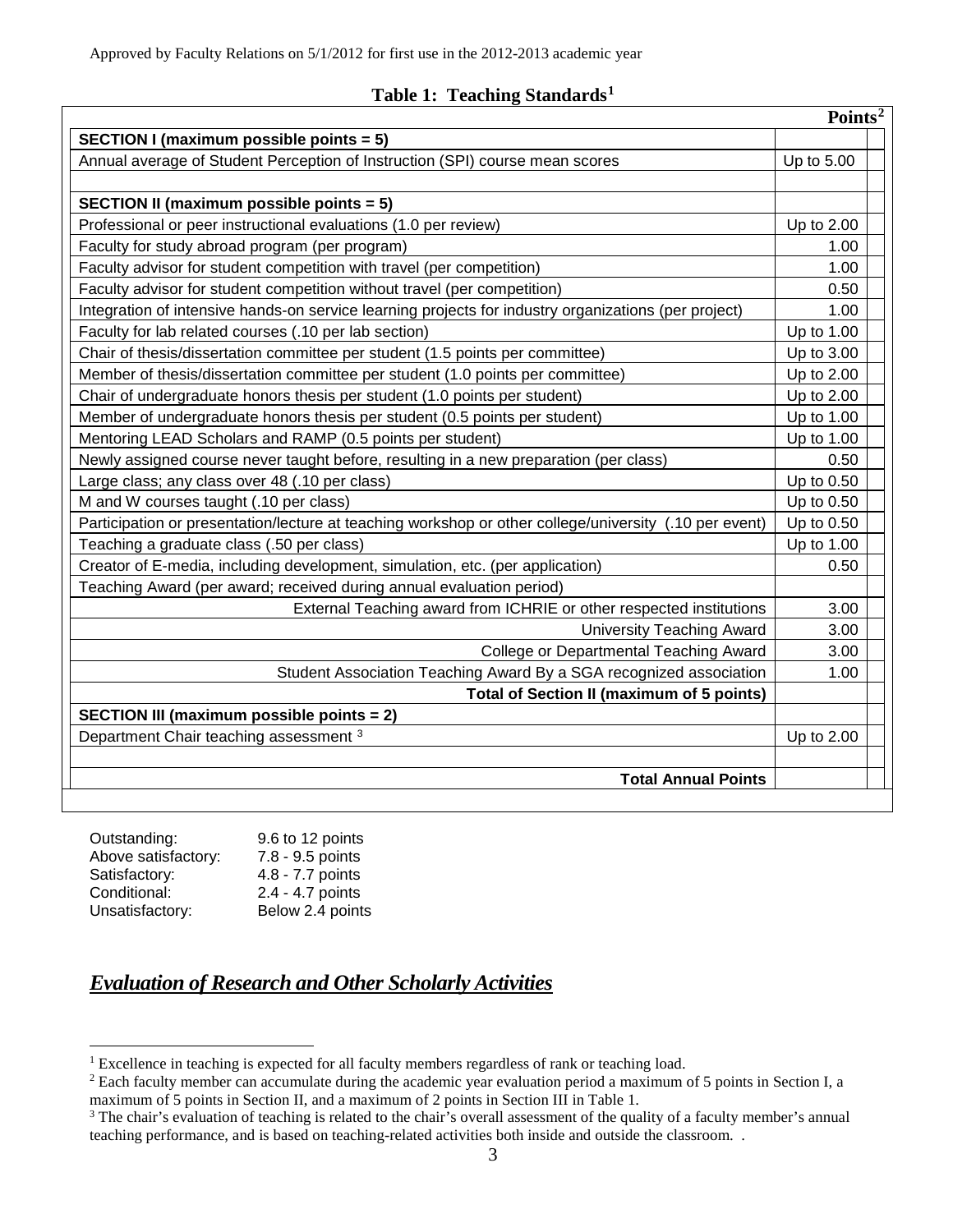Approved by Faculty Relations on 5/1/2012 for first use in the 2012-2013 academic year

The time frame for this research and scholarly activity portion of the evaluation is three academic years. The evaluation will correspond with the faculty member's assigned duties in the area of research and scholarly activities. Each faculty member will be evaluated for research and other scholarly activities based on the standards listed in Table 2. The total points for the activities listed in Section I and Section II of Table 2 will be accumulated for the past three academic years. The total points should then be divided by three to reach an annual average. When a faculty member joins the university with a prior record of research or scholarly activities, these activities over the past three academic years will be included in their evaluation at UCF. In the case of an assistant professor who joins the university without prior research or scholarly activities, their research and scholarly output will be evaluated from the beginning of the academic year in which they are employed at UCF.

The Department Chair shall consider the full range of research and scholarly activities and the contribution of accomplishments. Evidence of research and other creative activities shall include, but not be limited to, published books, articles, and papers in professional refereed journals, papers presented at meetings of professional conferences, funded grant activities, and research and creative activities that have resulted in publication, display, or performance. The evaluation shall include consideration of the employee's research quality and productivity during the evaluation period, other creative programs and contributions, and recognition by the academic and professional community.

Research effectiveness guidelines are provided below for the ratings of unsatisfactory, conditional, satisfactory, above satisfactory and outstanding. Please refer to Table 2 for research requirements and activities as well as for the total points required for the ratings of Outstanding, Above Satisfactory, Satisfactory, Conditional, and Unsatisfactory.

- **Outstanding:** The faculty member receives 9.6 to 12 total points in the research and scholarly activities listed in Table 2.
- **Above Satisfactory:** The faculty member receives 7.8 to 9.5 total points in the research and scholarly activities listed in Table 2.
- **Satisfactory:** The faculty member receives 4.8 to 7.7 total points in the research and scholarly activities listed in Table 2.
- **Conditional:** The faculty member receives 2.4 to 4.7 total points in the research and scholarly activities listed in Table 2.
- **Unsatisfactory:** The faculty member receives below 2.4 in total points in the research and scholarly activities listed in Table 2.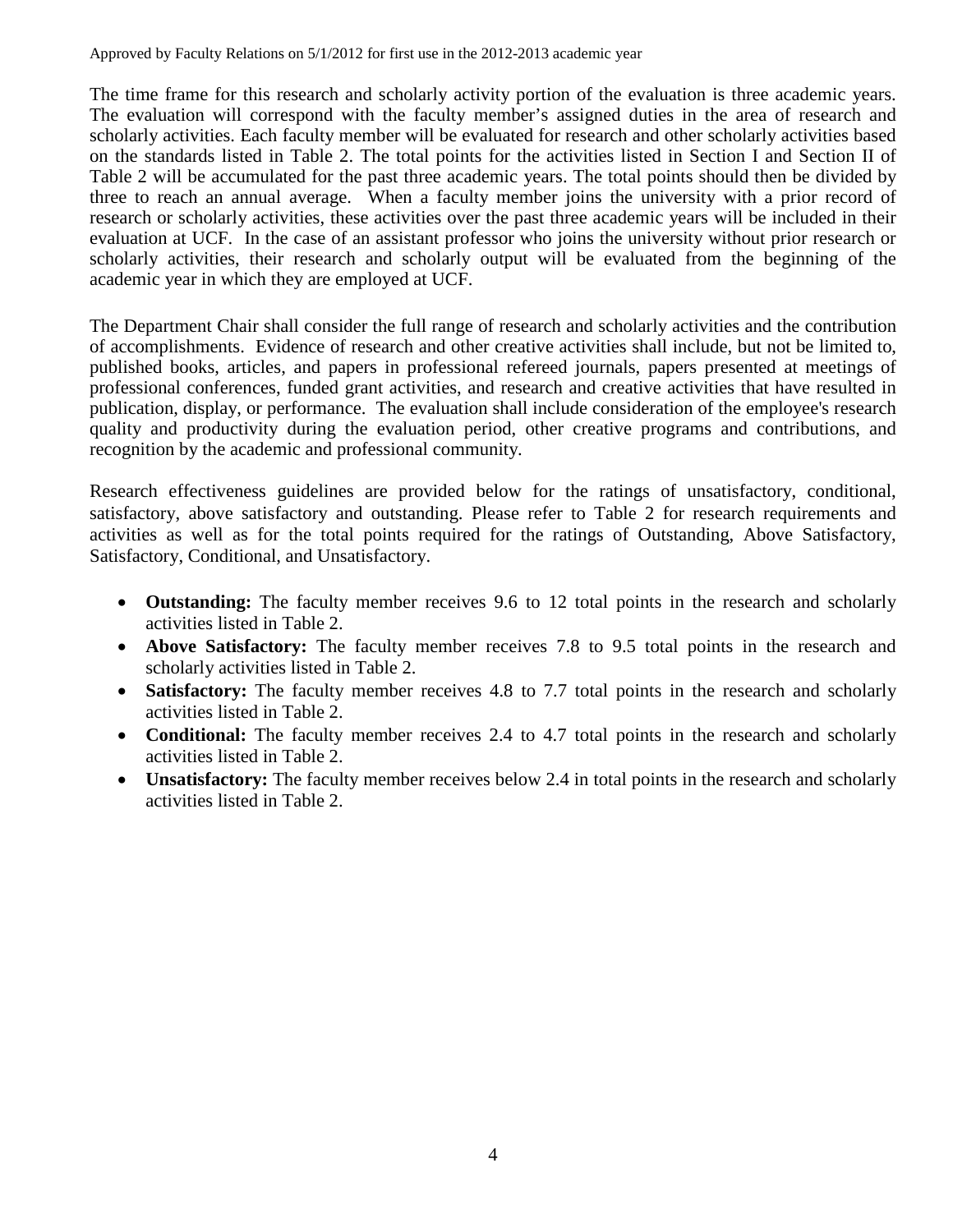## **Table 2: Research and Other Scholarly Activity Standards[4](#page-4-0)**

|                                                                                                    | Points <sup>5</sup> |
|----------------------------------------------------------------------------------------------------|---------------------|
| SECTION I (total points for three prior academic years with 26 point maximum)                      |                     |
| Accepted refereed journal article in a first tier journal <sup>6</sup> (per article)               | 3.00                |
| Accepted refereed journal article in a second tier journal <sup>7</sup> (per article)              | 1.00                |
| Principal Investigator/Co-Investigator of external grant/contract funded (per grant)               |                     |
| Below \$10,000 (per grant)                                                                         | 1.00                |
| \$10,001 to \$25,000 (per grant)                                                                   | 2.00                |
| \$25,001 and above(per grant)                                                                      | 3.00                |
| SECTION II (total points for three academic years with 10 point maximum)                           |                     |
| Principal or Co-Investigator for submitted external grant/contract funded or unfunded (per grant)  | 0.50                |
| Principal Investigator/Co-Investigator internal UCF or college grant funded (per grant)            | 1.00                |
| Author/co-author of published textbook (per textbook)                                              | 1.00                |
| Author/editor of published scholarly book chapter or case study (per publication)                  | 0.50                |
| Refereed paper presentation (per presentation)                                                     | 0.50                |
| Refereed poster presentation (per presentation)                                                    | 0.25                |
| Editor of a book of academic papers (per book)                                                     | 2.00                |
| Editor of non-refereed conference proceedings (per proceeding)                                     | 0.50                |
| Editor of an academic journal (per journal)                                                        | 2.00                |
| Guest Editor / Associate Editor of a special issue for an academic journal (per issue)             | 1.00                |
| Editorial Board Member or Associate Editor of an academic journal (per journal)                    | 1.00                |
| Ad-hoc reviewer academic journal (per journal)                                                     | 0.50                |
| Editor of refereed conference proceedings (per proceeding)                                         | 1.00                |
| A national/international conference committee member or reviewer (per conference)                  | 0.50                |
| Chair/Co-chair of national/international research conference (per conference)                      | 1.00                |
| Research Awards (per award):                                                                       |                     |
| Best paper/outstanding paper award from a journal                                                  | 2.00                |
| Best paper/outstanding paper award from a conference                                               | 1.00                |
| University research award                                                                          | 2.00                |
| College or Departmental research award                                                             | 1.00                |
| Scholarly work cited by other scholars during the evaluation period (per citation) $8$             | 0.10                |
| Industry publication such as a report, an interview, newspaper, magazine article (per publication) | 0.25                |
| Non-funded industry or community research project (per project)                                    | 0.50                |
| <b>Total Points (prior 3 years)</b>                                                                |                     |
| <b>Average Annual Points<sup>5</sup></b>                                                           |                     |
| <b>Average Annual Points</b>                                                                       |                     |

Satisfactory: 4.8 - 7.7 points

Outstanding: 9.6 to 12 points Conditional: 2.4 – 4.7 points Above satisfactory: 7.8 - 9.5 points Unsatisfactory: Below 2.4 points

<span id="page-4-0"></span> <sup>4</sup> Research and scholarly activities are based on a period of three academic years. Journal articles will be counted upon the official notification of acceptance and will be counted only one time during the evaluation period.

<span id="page-4-1"></span><sup>&</sup>lt;sup>5</sup> Each faculty member can accumulate over the prior three academic years a maximum of 26 points in Section I and a maximum of 10 points in Section II in Table 2, and then divide the total points by three to arrive at their average annual points. If a new faculty member has no research and scholarly activities in years prior to the most recent academic year, their total points for the prior academic year will represent their average annual points. If a faculty member has one or two years of prior scholarly and research activities, their total points should be divided by 2 and 3, respectively, to arrive at their average annual points.<br><sup>6</sup> The list of tier one journals and other explanations are provided on the following page.

<span id="page-4-3"></span><span id="page-4-2"></span><sup>7</sup> Definition and explanations about second tier journal articles are provided on the following page.

<span id="page-4-5"></span><span id="page-4-4"></span><sup>&</sup>lt;sup>8</sup> Faculty members are required to provide a list of their citations and evidence for each citation in their current CV.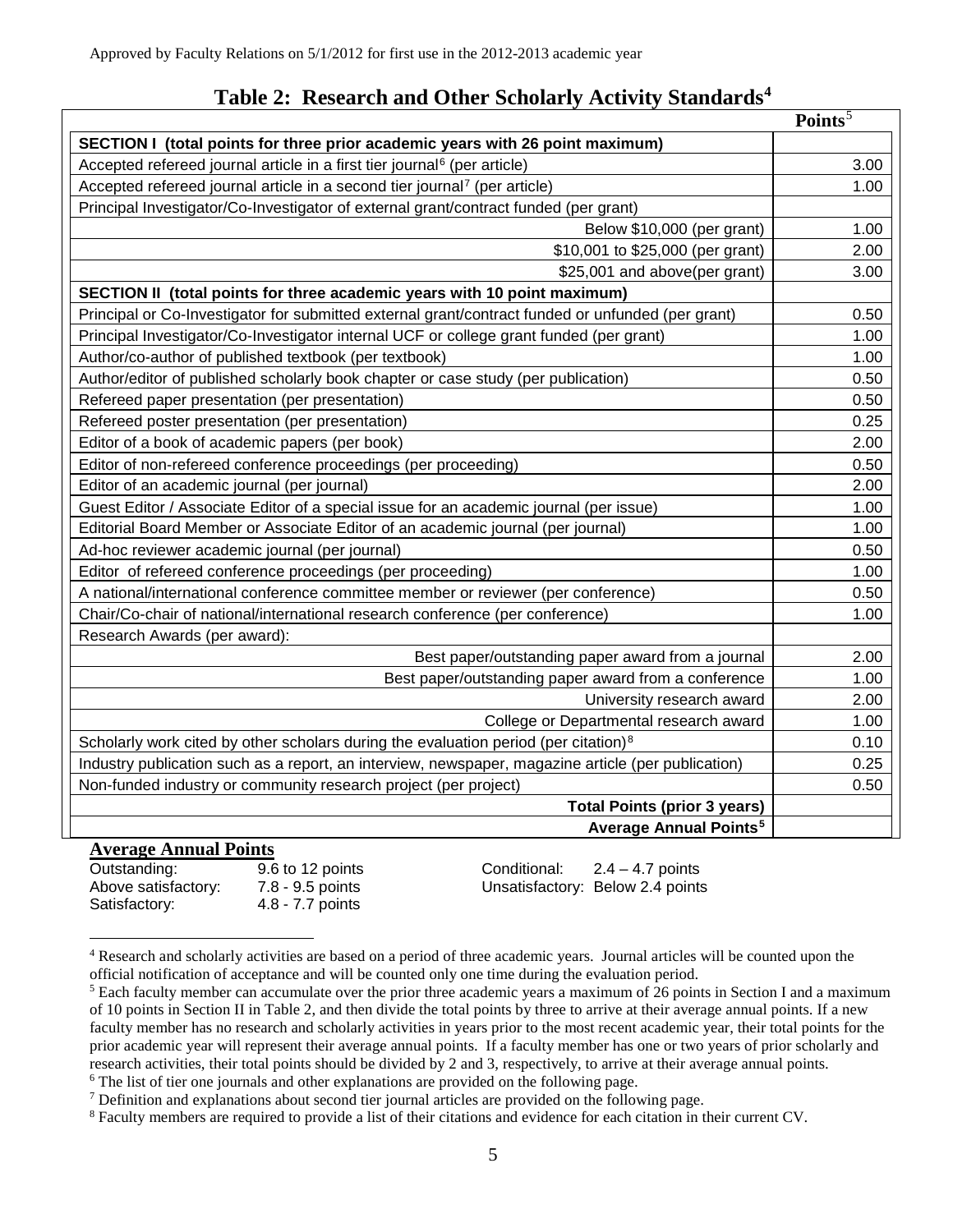#### **First-Tier Journals**

The Foodservice and Lodging Management Department has determined that there are eight (8) academic journals to be considered as first-tier publications for faculty research in our area. To establish this list, we compared the hospitality journal rankings and methodology from McKercher, Law, and Lam  $(2006)^9$  $(2006)^9$ , Law and van der Veen  $(2008)^{10}$  $(2008)^{10}$  $(2008)^{10}$  and Severt, Tesone, Bottorff, and Carpenter  $(2009)^{11}$  $(2009)^{11}$  $(2009)^{11}$  for determining top hospitality program rankings. The following journals are presented in alphabetical order and are not ranked.

- Cornell Hospitality Quarterly
- International Journal of Contemporary Hospitality Management
- International Journal of Hospitality Management
- International Journal of Hospitality and Tourism Administration
- Journal of Foodservice Business Research
- Journal of Hospitality & Tourism Research
- Journal of Hospitality Marketing & Management
- Journal of Human Resources in Hospitality & Tourism

When a faculty member publishes a refereed journal article in a first-tier journal in other fields, which may include, but not be limited to, tourism, economics, strategic management, marketing, human resources management, and organizational behavior, such refereed article can be accepted as a first-tier journal article. However, the faculty member needs to provide evidence that the respective journal employs a double blind review process. Additionally, the journal should be considered equivalent or better than the first-tier journals selected by the FLM department, as supported by documented evidence. The department Chair and the Department Promotion & Tenure Committee can make the final decision based on the evidence provided. If necessary, the Department Chair or the Department Promotion & Tenure Committee may ask for the opinion of external experts from the hospitality field about the quality of the journal. Research notes, research-in-briefs, discussion papers, letters to the editor, book reviews and conference reports are not considered as refereed journal articles.

#### **Second-Tier Journals**

In addition to the above list of first-tier journals, there are many other refereed journals in the hospitality and tourism field as well as in other fields. When a faculty member publishes a paper in a refereed journal outside the above list, it can be accepted as a second-tier journal article as long as the faculty member provides evidence that the respective journal employs a double blind review process and the paper went through the double blind review process. Research notes, research-in-briefs, discussion papers, letters to the editor, book reviews and conference reports are not considered as refereed journal articles.

<span id="page-5-0"></span> <sup>9</sup> McKercher, B., Law, R. and Lam,T. (2006). "Rating tourism and hospitality journals," Tourism Management, Vol. 27, No. 6, pp. 1235-1252.

<span id="page-5-1"></span><sup>&</sup>lt;sup>10</sup> Law, R. and van der Veen (2008). "The popularity of prestigious hospitality journals: a Google Scholar approach," International Journal of Contemporary Hospitality Management, Vol. 20, No. 2, pp. 113-125.

<span id="page-5-2"></span><sup>&</sup>lt;sup>11</sup> Severt, D. E., Tesone, D.V., Bottorff, T.J., and Carpenter, M.L. (2009). "A World Ranking of the Top 100 Hospitality and Tourism Programs," Journal of Hospitality & Tourism Research, Vol. 33, No. 4, pp. 451-470.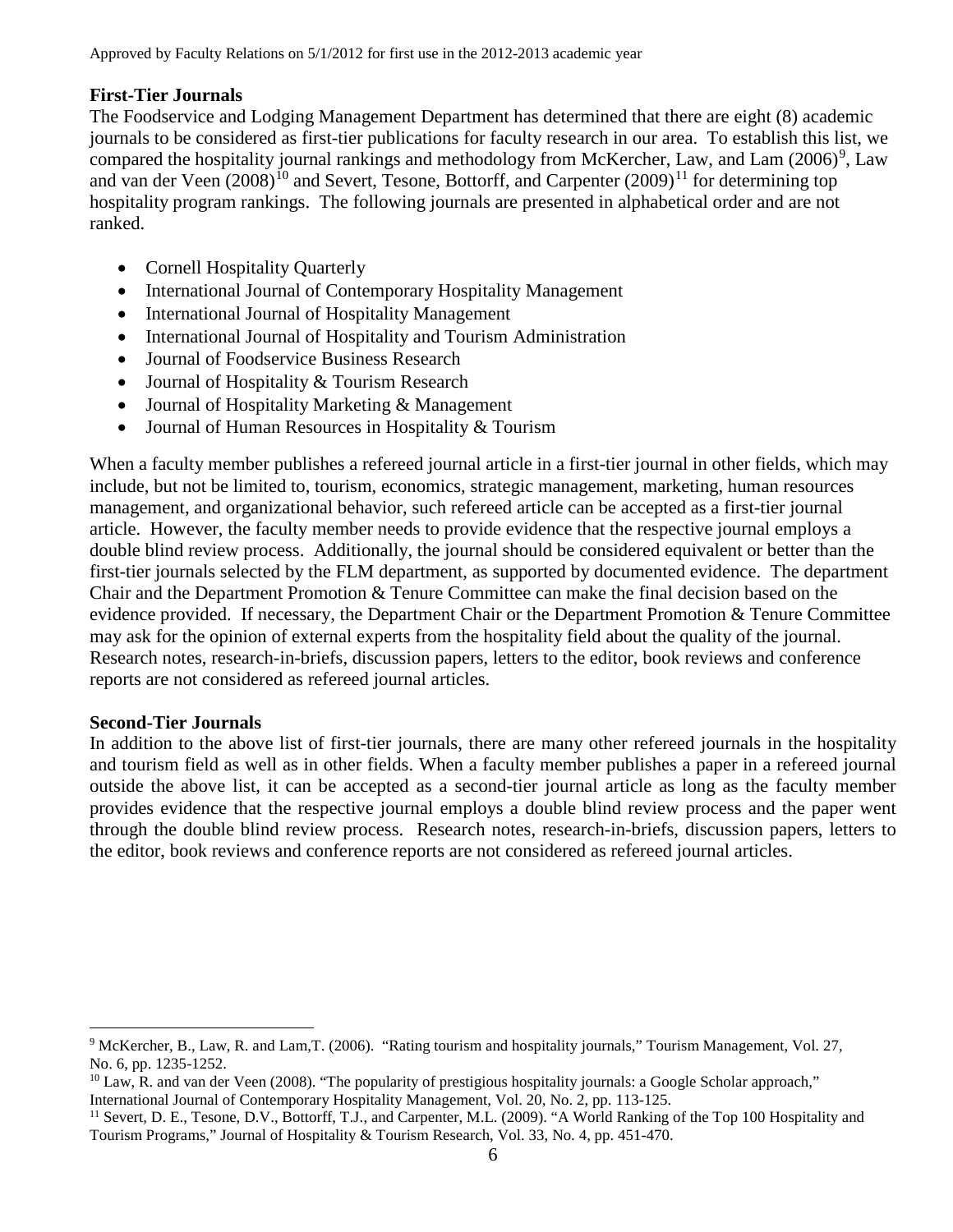### *Evaluation of Service Performance*

The time frame for this service portion of the evaluation is one academic year. Each faculty member will be evaluated for their service activities based on the standards listed in Table 3. Internal, community and industry service is a responsibility of all faculty members. Faculty should demonstrate a willingness to support the university, college and department through service and leadership roles. Service activities at the university should include various roles (e.g., member, chairperson) at various levels of service (e.g., department, college, university, industry, local, regional, national, and international).

Service effectiveness guidelines are provided below for the ratings of unsatisfactory, conditional, satisfactory, above satisfactory and outstanding. Please refer to Table 3 for service requirements and activities as well as for the total points required for the ratings of Outstanding, Above Satisfactory, Satisfactory, Conditional, and Unsatisfactory.

- **Outstanding:** The faculty member receives 9.6 to 12 total points in the service activities listed in Table 3.
- **Above Satisfactory:** The faculty member receives 7.8 to 9.5 total points in the service activities listed in Table 3.
- **Satisfactory:** The faculty member receives 4.8 to 7.7 total points in the service activities listed in Table 3.
- **Conditional:** The faculty member receives 2.4 to 4.7 total points in the service activities listed in Table 3.
- **Unsatisfactory:** The faculty member receives below 2.4 in total points in the service activities listed in Table 3.